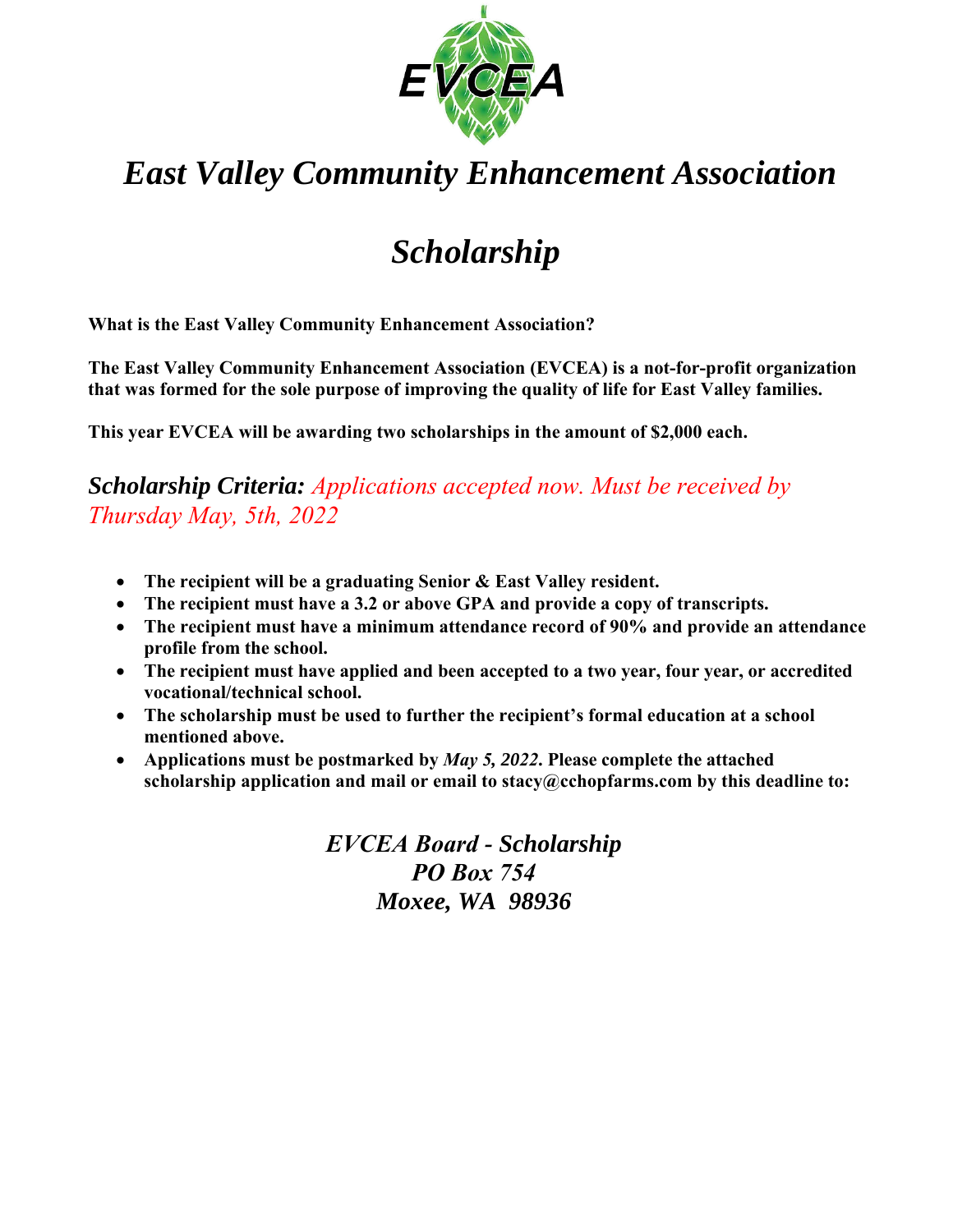### **East Valley Community Enhancement Association Scholarship Application Form**

| Name:           | <b>Phone:</b> |                       |  |  |
|-----------------|---------------|-----------------------|--|--|
| <b>Address:</b> | DOB:          | <b>Male or Female</b> |  |  |
| 1. G.P.A.       |               | (circle one)          |  |  |

**2. Number of absences, senior year to date \_\_\_\_\_\_\_\_\_\_**

**3. List all school, sports, and club activities you are or have been active in during your 9th, 10th, 11th, & 12th grades:**

| <b>9TH GRADE:</b>  | <b>10TH GRADE:</b> |
|--------------------|--------------------|
|                    |                    |
|                    |                    |
|                    |                    |
|                    |                    |
|                    |                    |
| <b>11TH GRADE:</b> | <b>12TH GRADE:</b> |
|                    |                    |
|                    |                    |
|                    |                    |
|                    |                    |
|                    |                    |

**4. List volunteer community activities:**

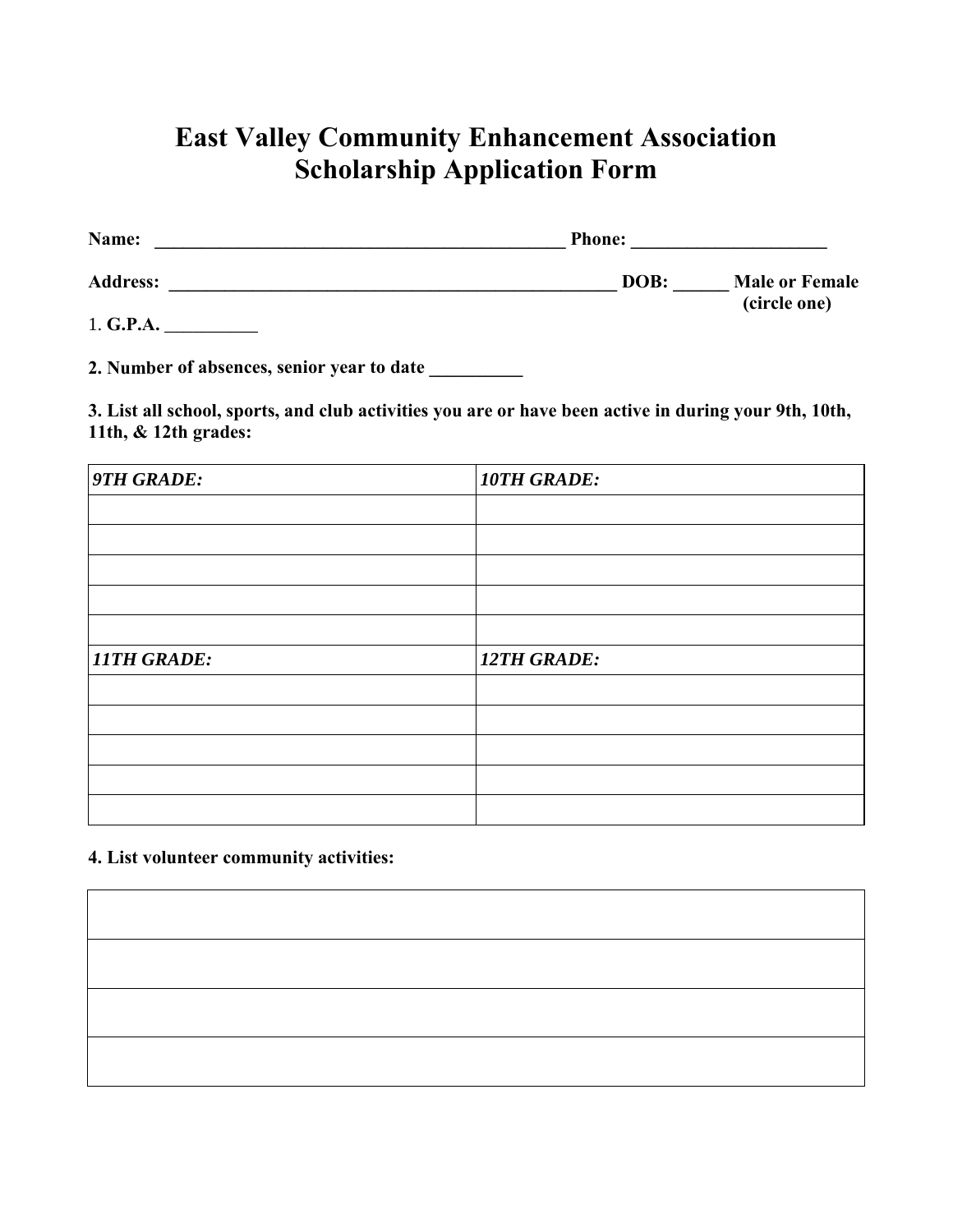#### **5. List honors received:**

#### **6. Employment Experience:**

| <b>Employer</b> | <b>Position Held</b> | <b>Dates Employed</b> | <b>Average #</b><br>Weekly Hours |
|-----------------|----------------------|-----------------------|----------------------------------|
|                 |                      |                       |                                  |
|                 |                      |                       |                                  |
|                 |                      |                       |                                  |
|                 |                      |                       |                                  |
|                 |                      |                       |                                  |

#### **7. Describe your educational aspirations following High School. Please include:**

- **a. Schools in which you have applied to and/or been accepted.**
- **b. Intended field of study and why it is of interest to you.**
- **c. Future career goals.**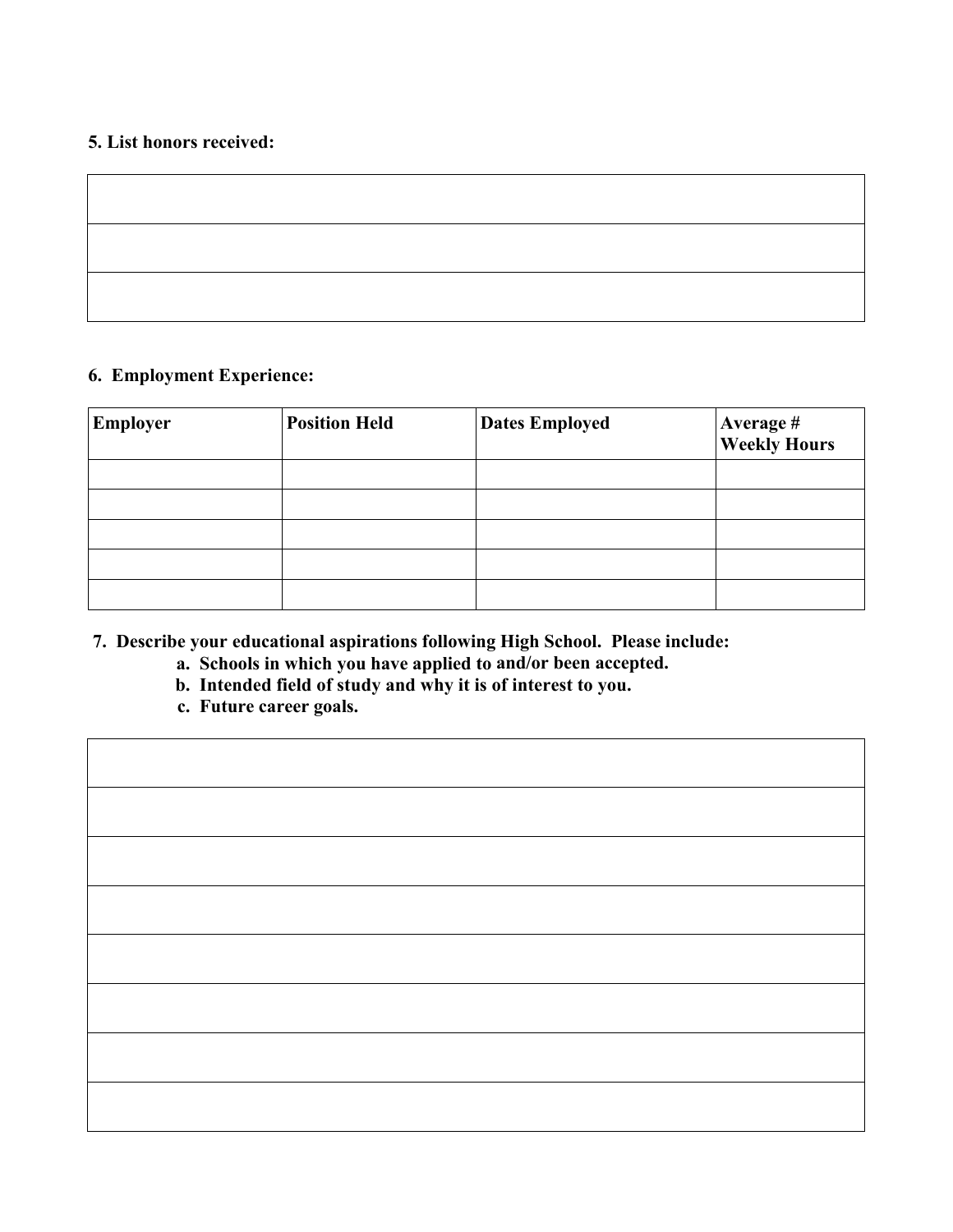**8. In what ways will this scholarship benefit you and why are you deserving of it?**

**9. List additional financial aid and/or scholarships which you have been awarded.**



**10. What else would you like the EVCEA Scholarship Committee to know about you as you are considered for this scholarship?**